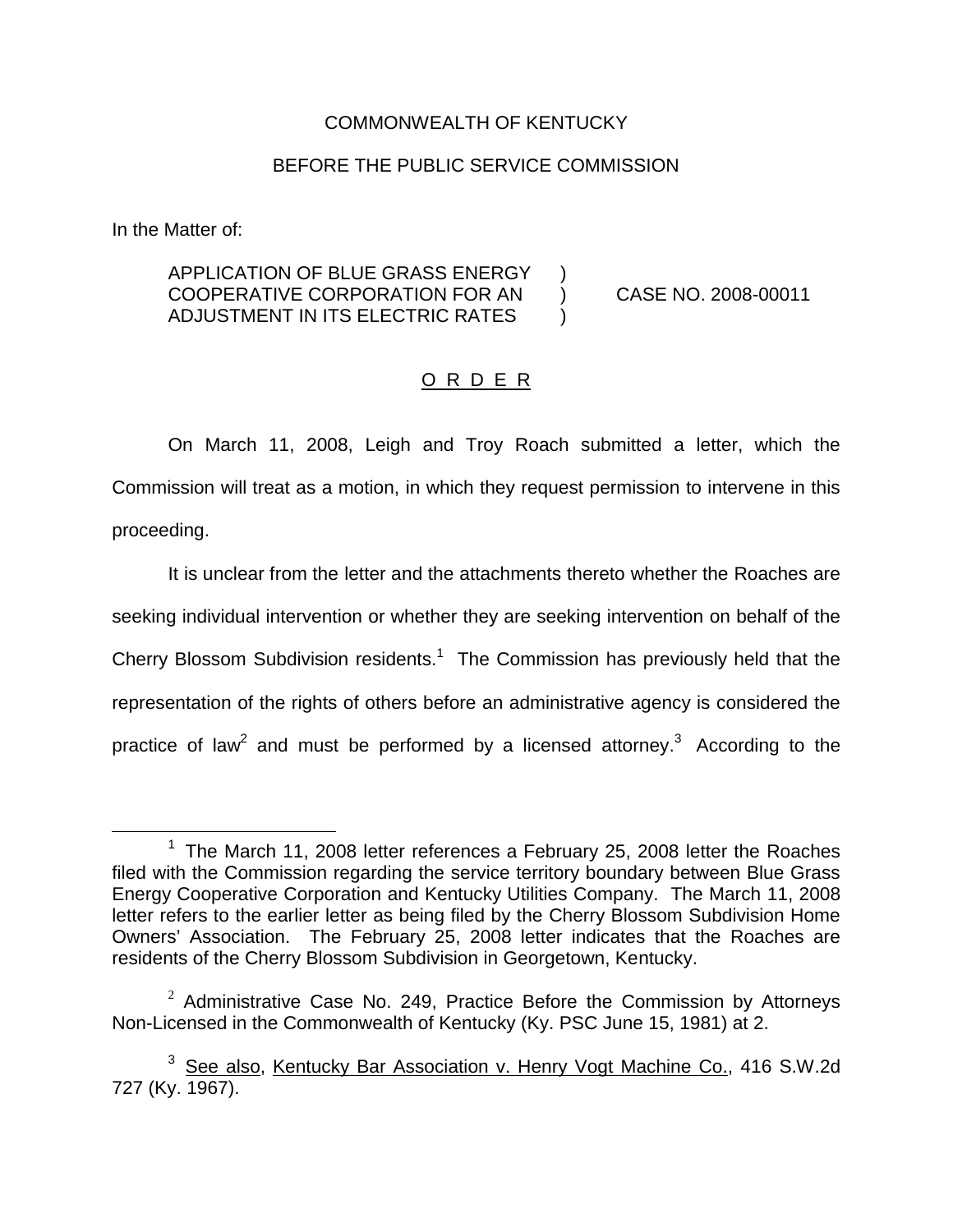attorney directory listed on the Website maintained by the Kentucky Bar Association,<sup>4</sup> neither Leigh Roach nor Troy Roach is licensed to practice law in Kentucky and they are thus prohibited from intervening on behalf of the Cherry Blossom Subdivision residents. We note, however, that the Attorney General of the Commonwealth of Kentucky has been granted full intervention in this case and that he is charged by statute with representing the interests of all consumers.

The Commission, having reviewed the motion and being otherwise sufficiently advised, finds that Leigh and Troy Roach are likely to present issues and develop facts that will assist the Commission in fully considering the matter without unduly complicating or disrupting the proceedings and that they should be granted full, individual intervention.

IT IS THEREFORE ORDERED that:

1. The joint motion of Leigh and Troy Roach to intervene is granted.

2. Leigh and Troy Roach shall each be entitled to the full rights of a party and shall be served with the Commission's Orders and with filed testimony, exhibits, pleadings, correspondence, and all other documents submitted by parties after the date of this Order.

3. Should either Leigh or Troy Roach file documents of any kind with the Commission in the course of these proceedings, he or she shall also serve a copy of said documents on all other parties of record.

<sup>4</sup> See *http://www.kybar.org/Default.aspx?tabid=26.*